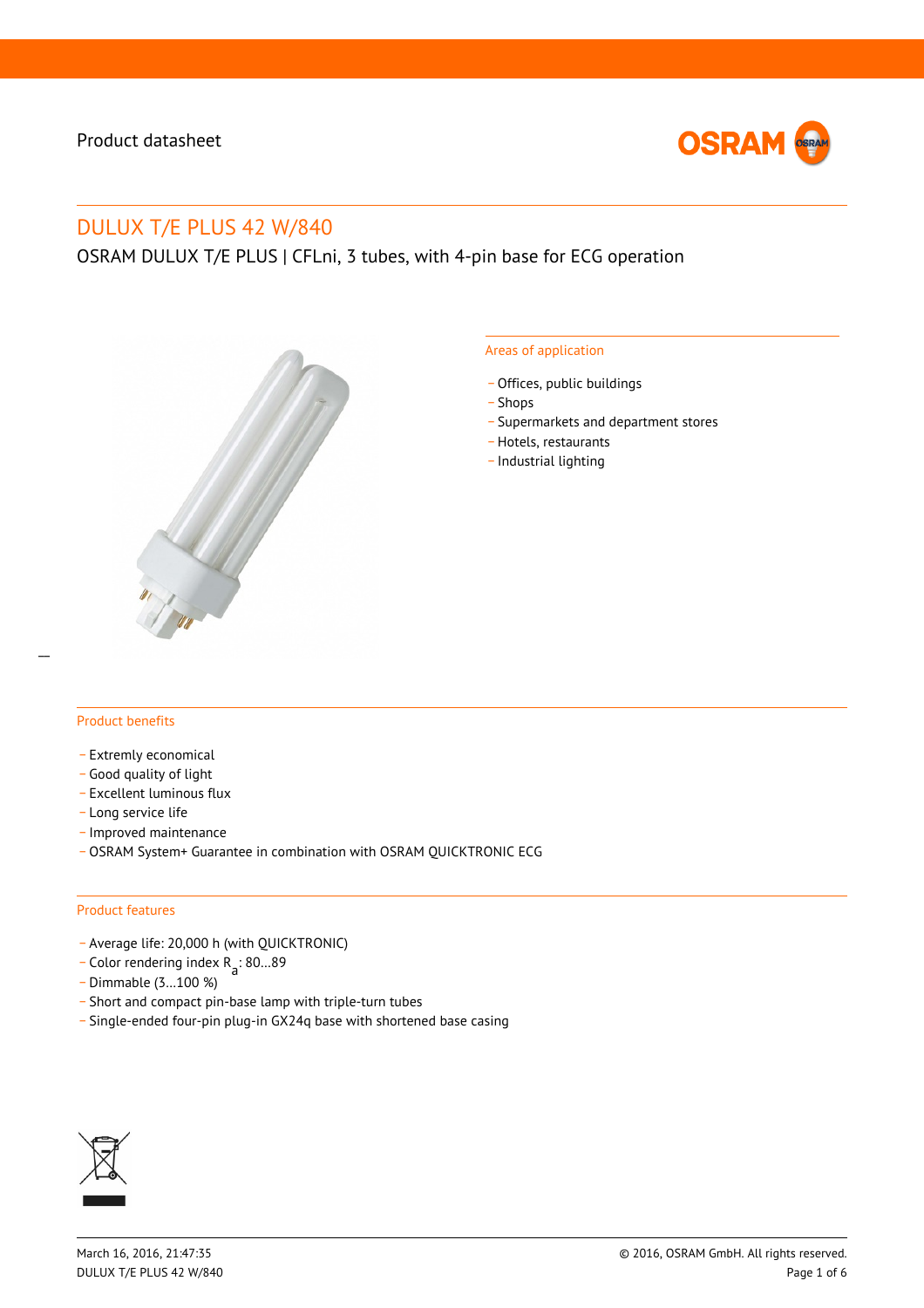## Technical data

## **Electrical data**

| <b>Nominal wattage</b>              | 42.00 W                                                      |  |  |  |
|-------------------------------------|--------------------------------------------------------------|--|--|--|
| Rated lamp efficacy (HF data 25 °C) | Under clarification by authority and standardization<br>body |  |  |  |
| Rated wattage                       | 43.00 W                                                      |  |  |  |
| <b>Rated luminous flux</b>          | 3200 lm                                                      |  |  |  |

## **Photometrical data**

| Nominal luminous flux     | 3200 lm                   |  |  |  |
|---------------------------|---------------------------|--|--|--|
| Light color (designation) | <b>LUMILUX Cool White</b> |  |  |  |
| Luminous flux at 25 °C    | 3200 lm                   |  |  |  |
| <b>Color temperature</b>  | 4000 K                    |  |  |  |
| Color rendering index Ra  | 8089                      |  |  |  |
| Rated LLMF at 2,000 h     | 0.90                      |  |  |  |
| Rated LLMF at 4,000 h     | 0.84                      |  |  |  |
| Rated LLMF at 6,000 h     | 0.83                      |  |  |  |
| Rated LLMF at 8,000 h     | 0.81                      |  |  |  |
| Rated LLMF at 12,000 h    | 0.79                      |  |  |  |
| Rated LLMF at 16,000 h    | 0.78                      |  |  |  |
| Rated LLMF at 20,000 h    | 0.77                      |  |  |  |

# **Dimensions & weight**





| <b>Diameter</b>                             | $12.0 \text{ mm}$  |
|---------------------------------------------|--------------------|
| Overall length                              | 146.0 mm           |
| Length                                      | $169.0 \text{ mm}$ |
| Length acc. to IEC standard                 | $155 \text{ mm}$   |
| Length with base excl. base pins/connection | 153.00 mm          |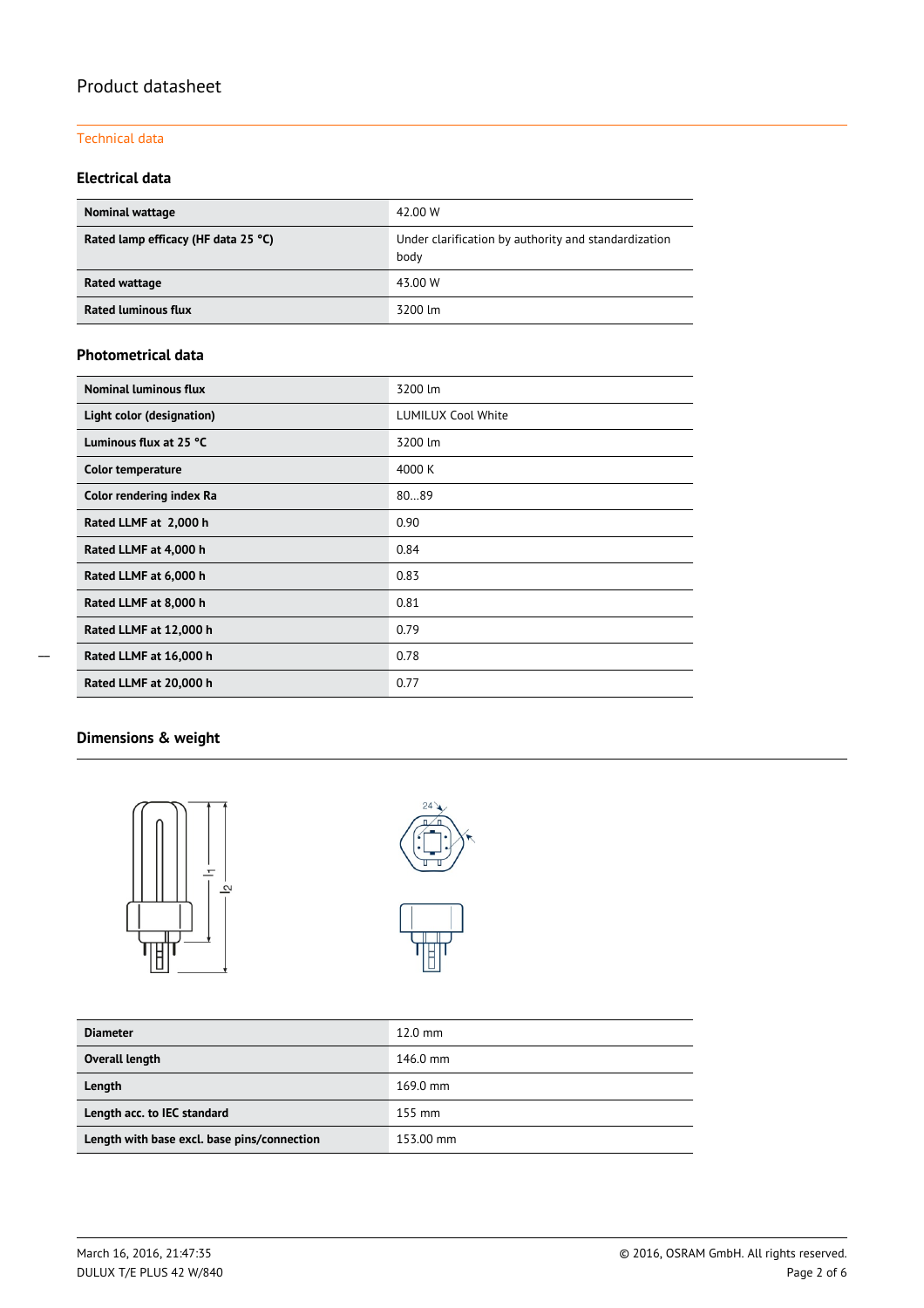| Outer bulb       | T11X3             |
|------------------|-------------------|
| Maximum diameter | $11.0 \text{ mm}$ |

### **Lifespan**

| Nominal lamp life time                 | 20000 h                 |
|----------------------------------------|-------------------------|
| Rated lamp life time                   | 20000 h                 |
| <b>Service life</b>                    | 13000 h                 |
| Rated lamp survival factor at 2,000 h  | 0.99                    |
| Rated lamp survival factor at 4,000 h  | 0.99                    |
| Rated lamp survival factor at 6,000 h  | 0.99                    |
| Rated lamp survival factor at 8,000 h  | 0.99                    |
| Rated lamp survival factor at 12,000 h | 0.95                    |
| Rated lamp survival factor at 16,000 h | 0.81                    |
| Rated lamp survival factor at 20,000 h | 0.50                    |
| <b>Operation mode LLMF/LSF</b>         | HF.                     |
| Lifespan                               | $20000 h$ <sup>1)</sup> |

1) With preheat ECG

# **Additional product data**

| <b>Base (standard designation)</b> | $GX24a-4$              |  |  |
|------------------------------------|------------------------|--|--|
| Lamp mercury content               | 1.7 <sub>ma</sub>      |  |  |
| <b>Product remark</b>              | For ECG operation only |  |  |

# **Capabilities**

 $\overline{a}$ 

| Dir.<br>٠.<br>ш<br>ີ |  |
|----------------------|--|
|----------------------|--|

## **Certificates & standards**

| Energy efficiency class   |              |
|---------------------------|--------------|
| <b>Energy consumption</b> | 48 kWh/1000h |

## **Country specific categorizations**

| <b>ILCOS</b> | FSMH-42/840-/P/-GX24q-4 |
|--------------|-------------------------|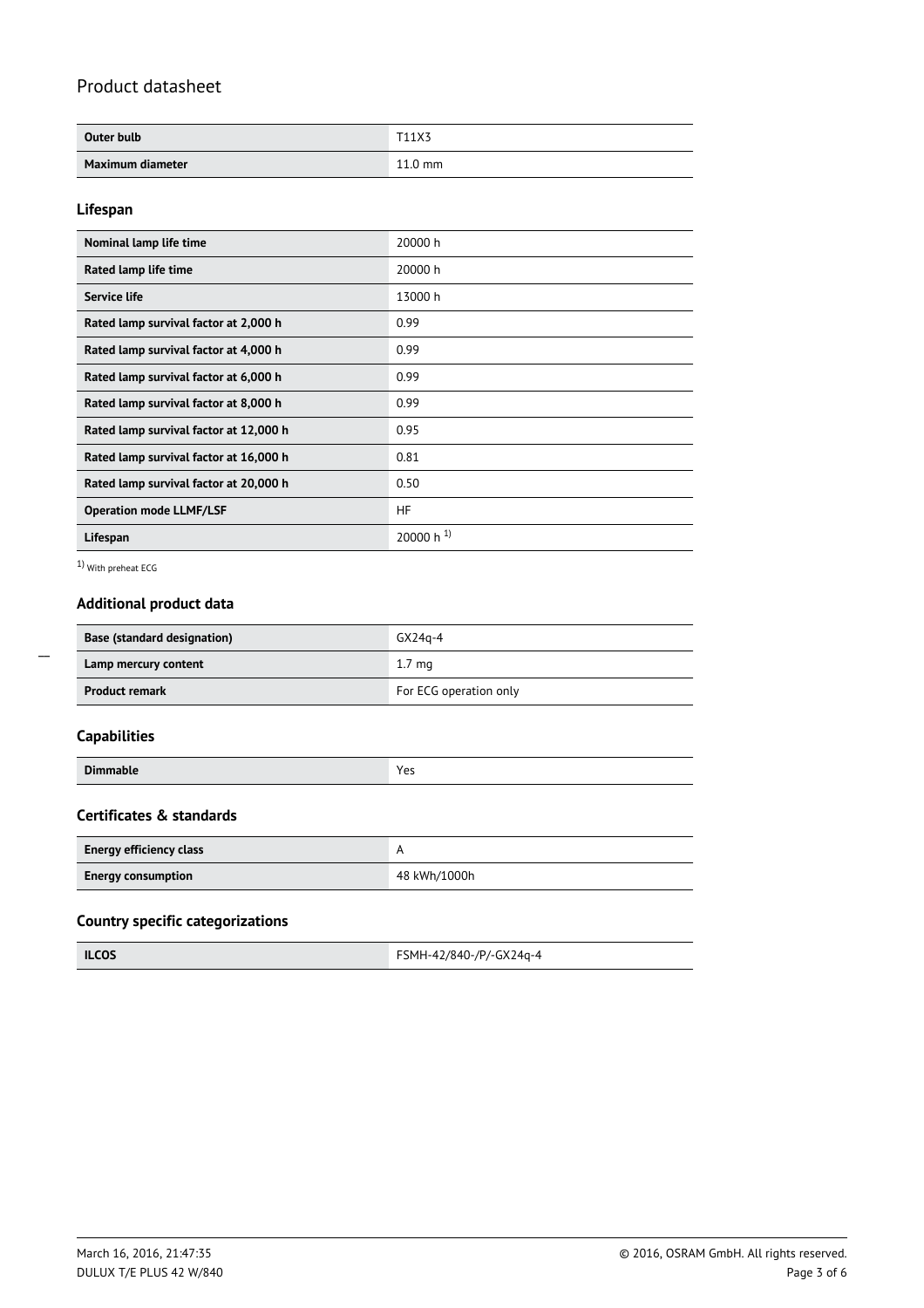## **Light Distribution**



Spectral power distribution



Guarantee

 $\overline{a}$ 

Equipment / Accessories

\_ Suitable for operation on electronic control gear

#### Safety advice

In case of lamp breakage: www.osram.com/brokenlamp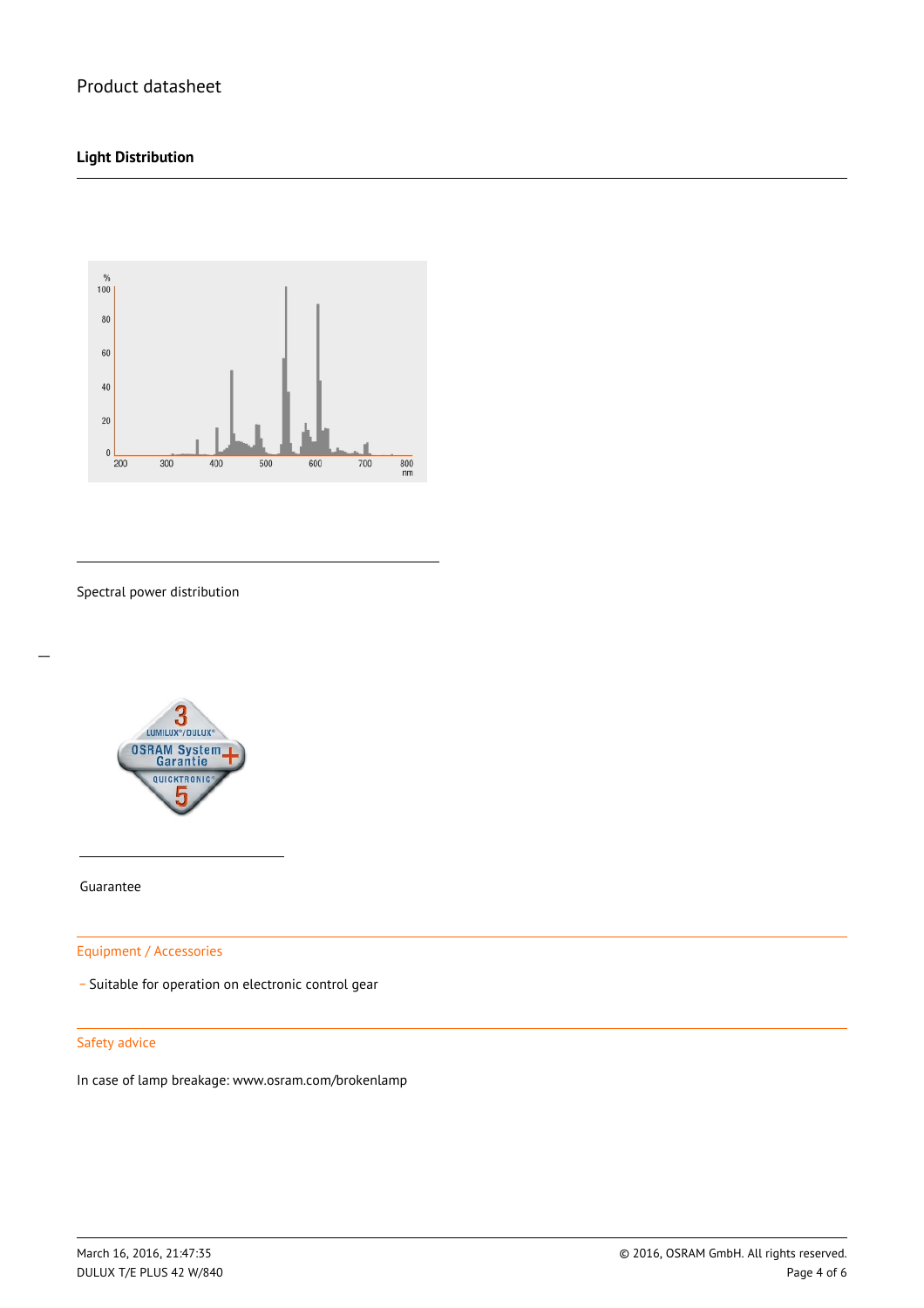

#### Circuit diagram

#### Logistical Data

| <b>Product code</b> | <b>Product description</b> | Packaging unit<br>(Pieces/Unit) | <b>Dimensions (length</b><br>x width x height) | <b>Volume</b>        | <b>Gross weight</b> |
|---------------------|----------------------------|---------------------------------|------------------------------------------------|----------------------|---------------------|
| 4050300425627       | DULUX T/E PLUS 42<br>W/840 | Shipping carton box<br>10       | $222$ mm $\times$ 191 mm $\times$<br>139 mm    | 5.89 dm <sup>3</sup> | 999.00 a            |

The mentioned product code describes the smallest quantity unit which can be ordered. One shipping unit can contain one or more single products. When placing an order, for the quantity please enter single or multiples of a shipping unit.

## References / Links

For more information on QUICKTRONIC electronic control gear go to

<www.osram.com/QUICKTRONIC>

#### Disclaimer

Subject to change without notice. Errors and omission excepted. Always make sure to use the most recent release.